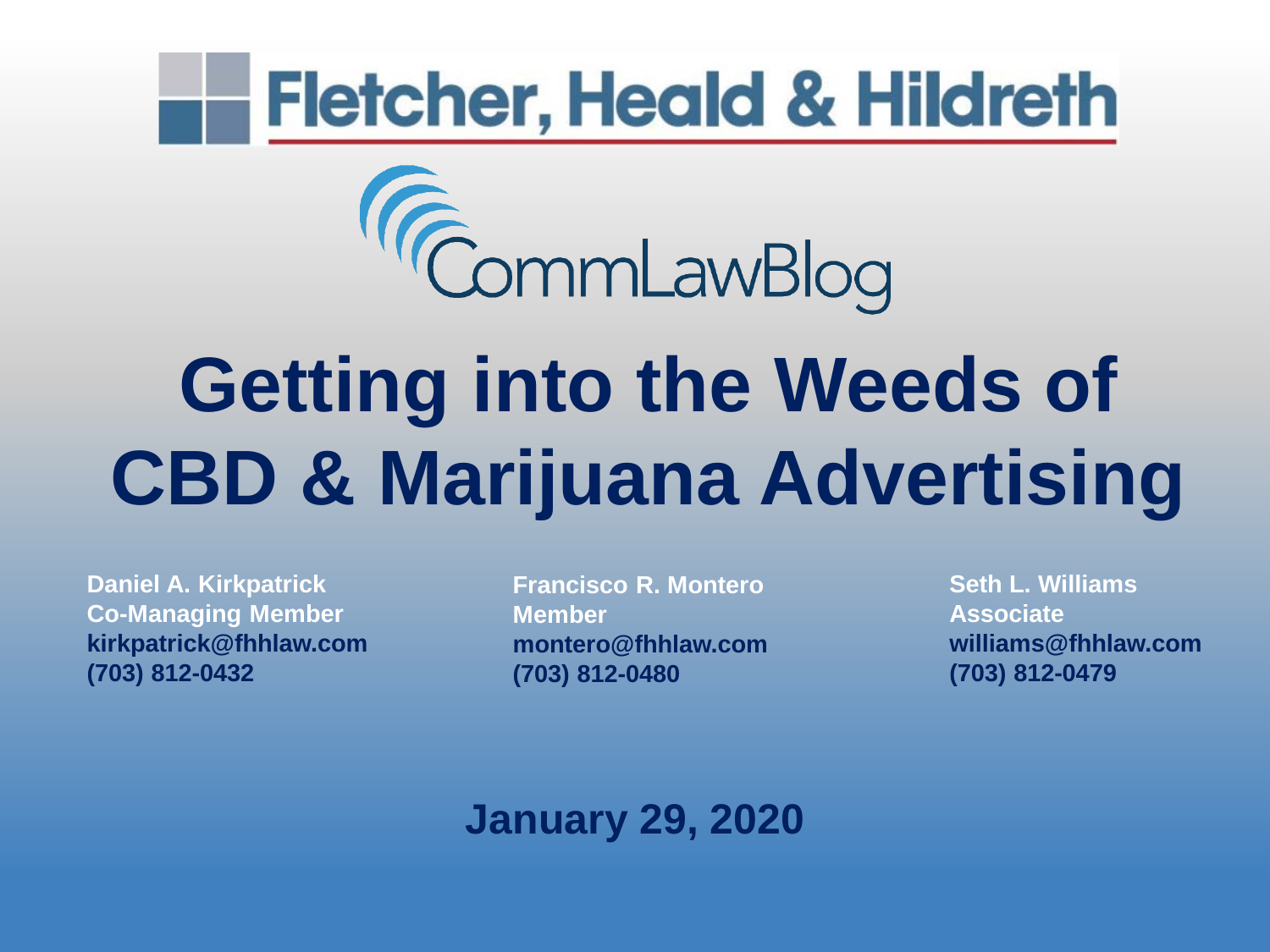



## **in cooperation with…**

*© Fletcher, Heald & Hildreth, P.L.C. 2020 All rights reserved*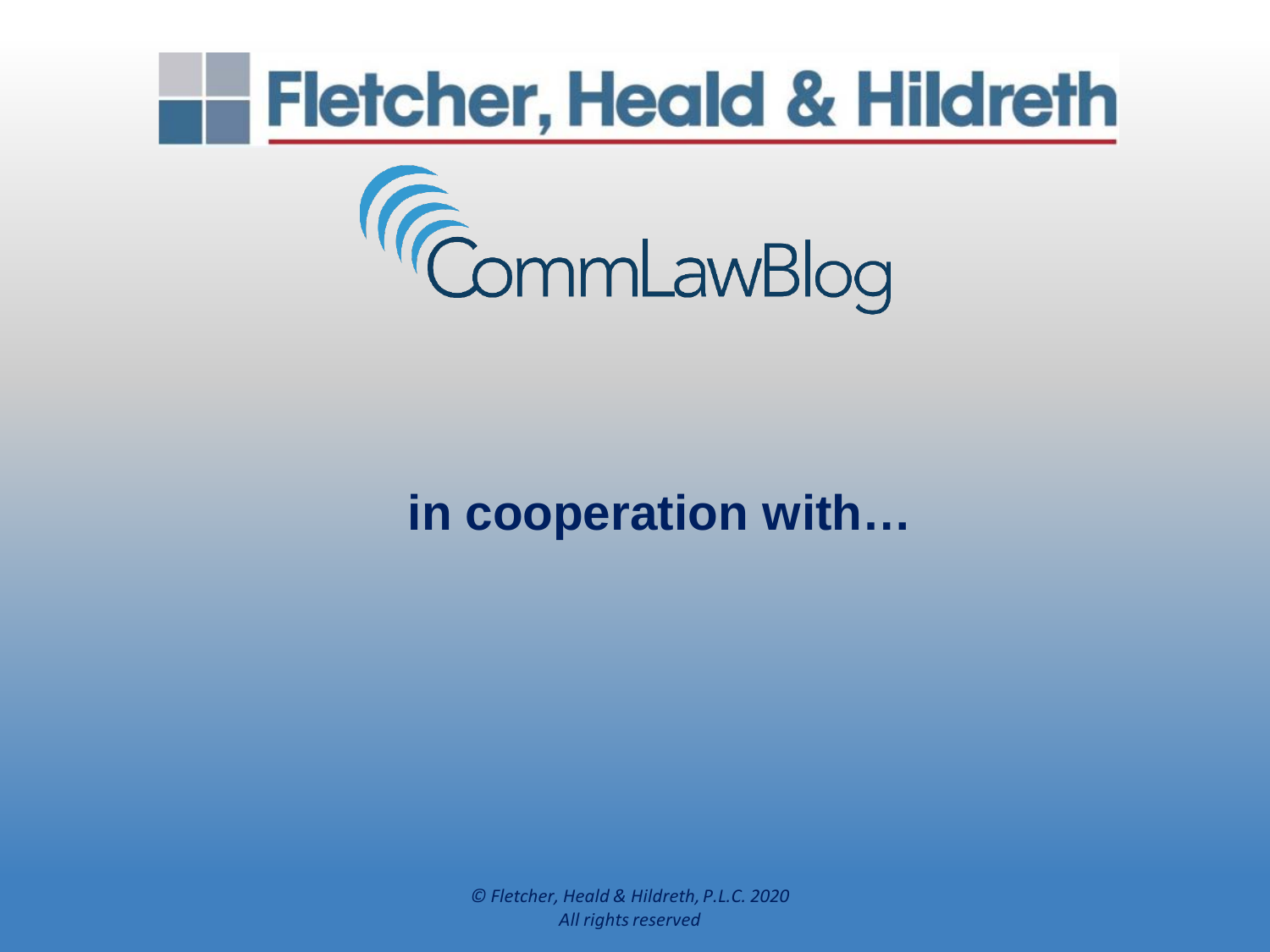



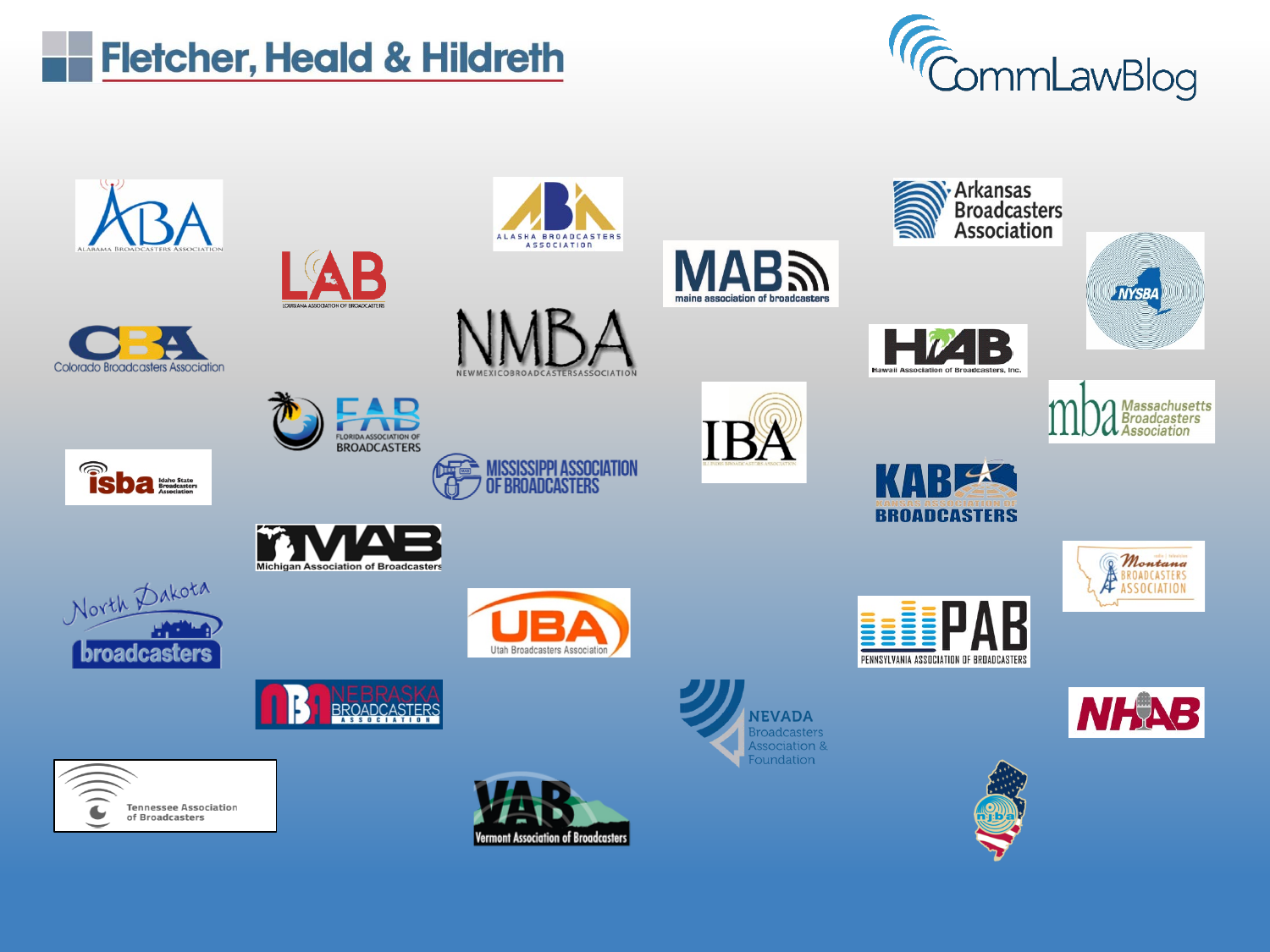

## **This Program Will Cover:**

- $\triangleright$  Differences between marijuana and hemp
- $\triangleright$  Advertising of marijuana
- $\triangleright$  Advertising ancillary businesses
- $\triangleright$  Advertising of CBD and hemp-derived products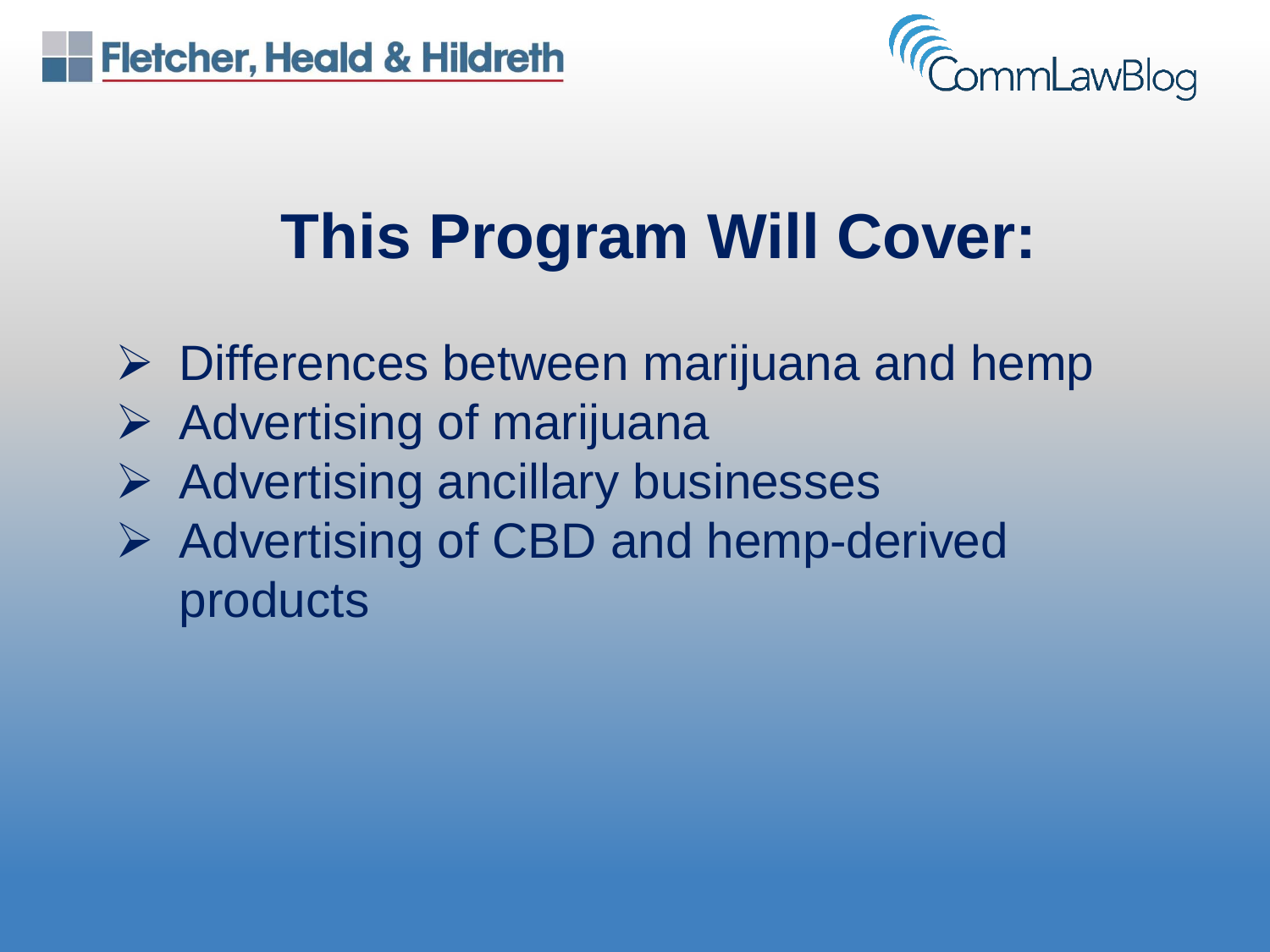

## **Regulation of Marijuana and Hemp Advertising**

## **Federal Enforcement**



Controlled Substances Act – 21 U.S.C. § 843

"It shall be unlawful for any person knowingly or intentionally to *use any communication facility in committing or in causing or facilitating* the commission of any act or acts constituting a felony under any provision of this subchapter or subchapter II"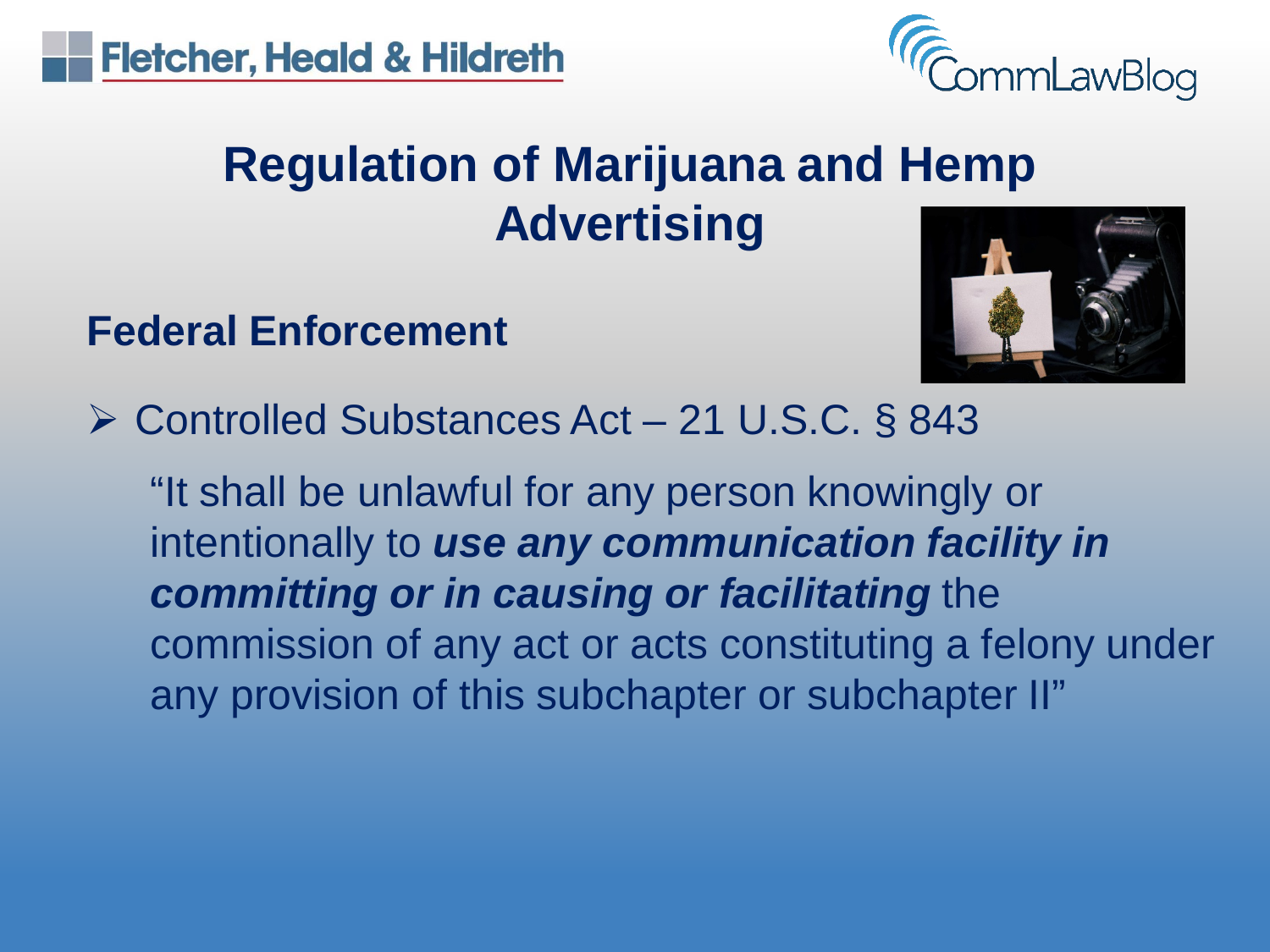**Fletcher, Heald & Hildreth** 



## **Regulation of Marijuana and Hemp Advertising (cont.)**

- $\triangleright$  Sale, use, or distribution of marijuana remains a felony offense under the Act
- $\triangleright$  Violation of the communications provisions may also be a felony and a felony conviction could jeopardize a person or company's ability to hold an FCC license
- $\geq$  2018 Farm Bill 7 USC § 16390

Adopted mechanism to legalize, and regulate production of hemp and derivative products

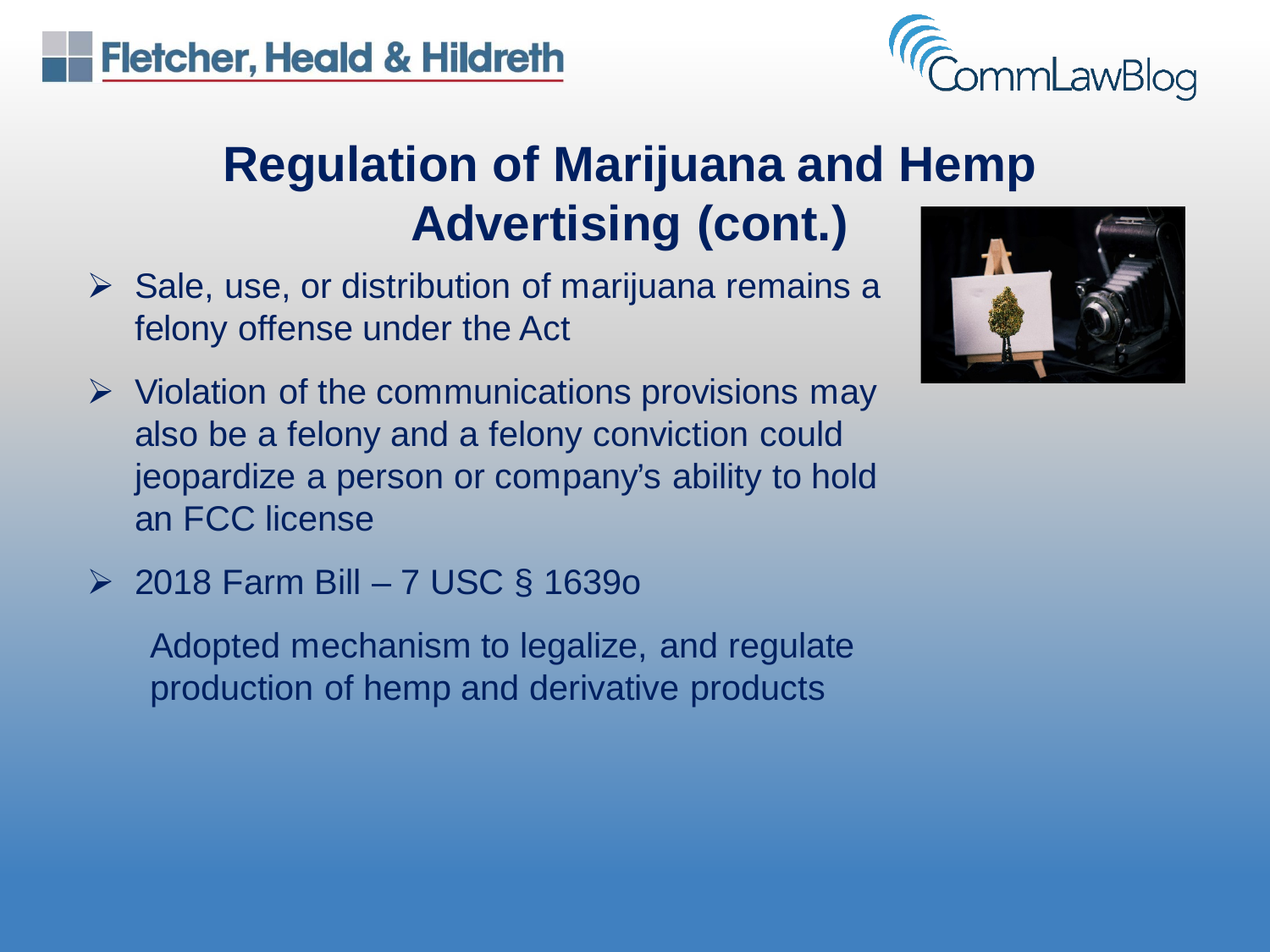



## **Hemp vs. Marijuana**

- $\triangleright$  Marijuana
	- $\triangleright$  Cannabis plant or derivatives with THC levels greater than 0.3%
	- $\triangleright$  Remains a Schedule I drug under Drug Enforcement Act
	- $\triangleright$  Sale, use, or distribution is a felony in many states and at the federal level

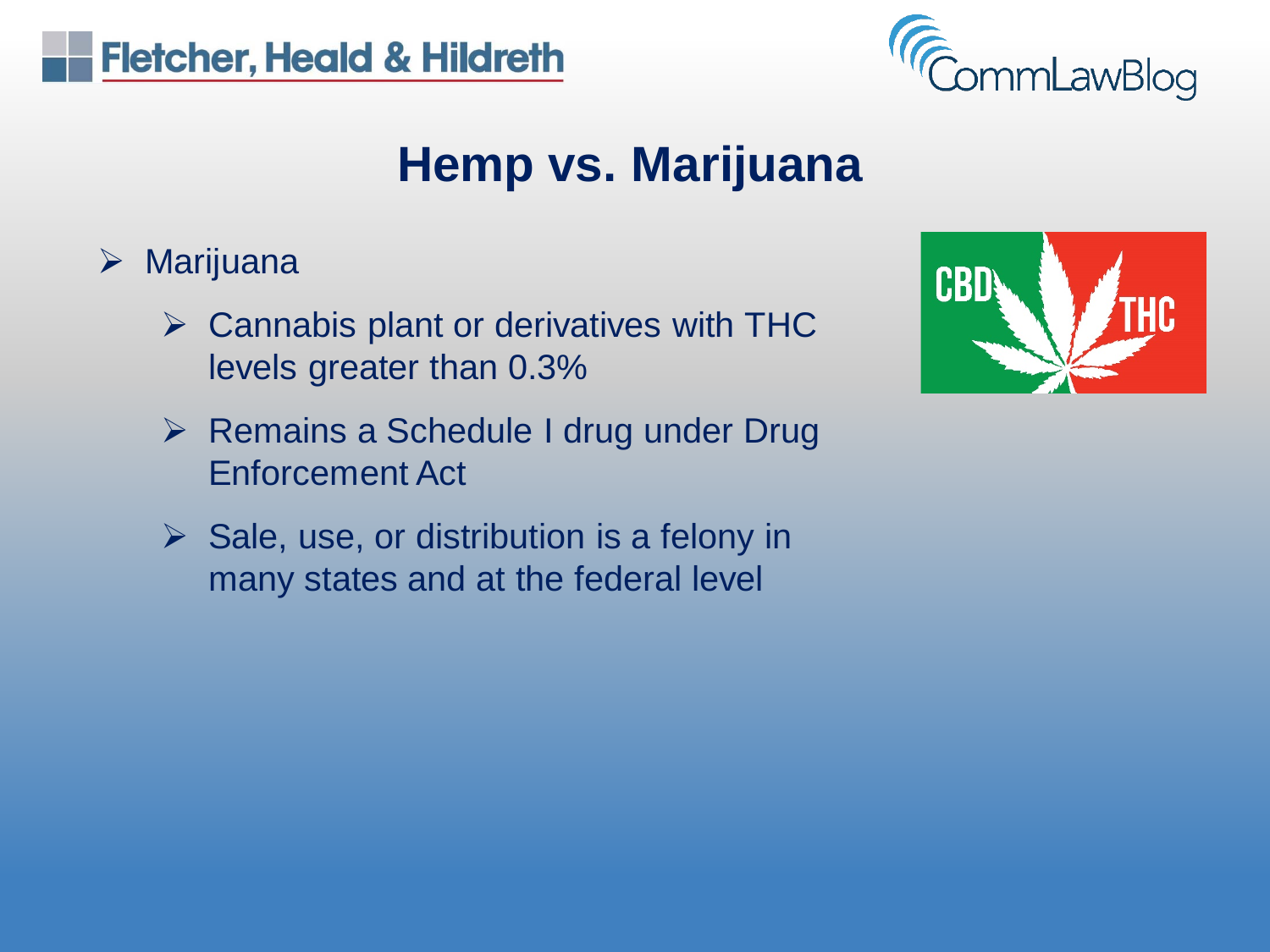



## **Hemp vs. Marijuana**

#### $\triangleright$  Hemp

- $\triangleright$  Cannabis sativa L. and any part of that plant, including the seeds thereof and all derivatives, extracts, cannabinoids, isomers, acids, salts, and salts of isomers, whether growing or not, with a delta-9 tetrahydrocannabinol [THC] concentration of not more than 0.3% on a dry weight basis.  $-7$  USC § 1639 $o(1)$
- $\triangleright$  May be produced, used, sold (and advertised) pursuant to an approved state plan or "default" federal plan

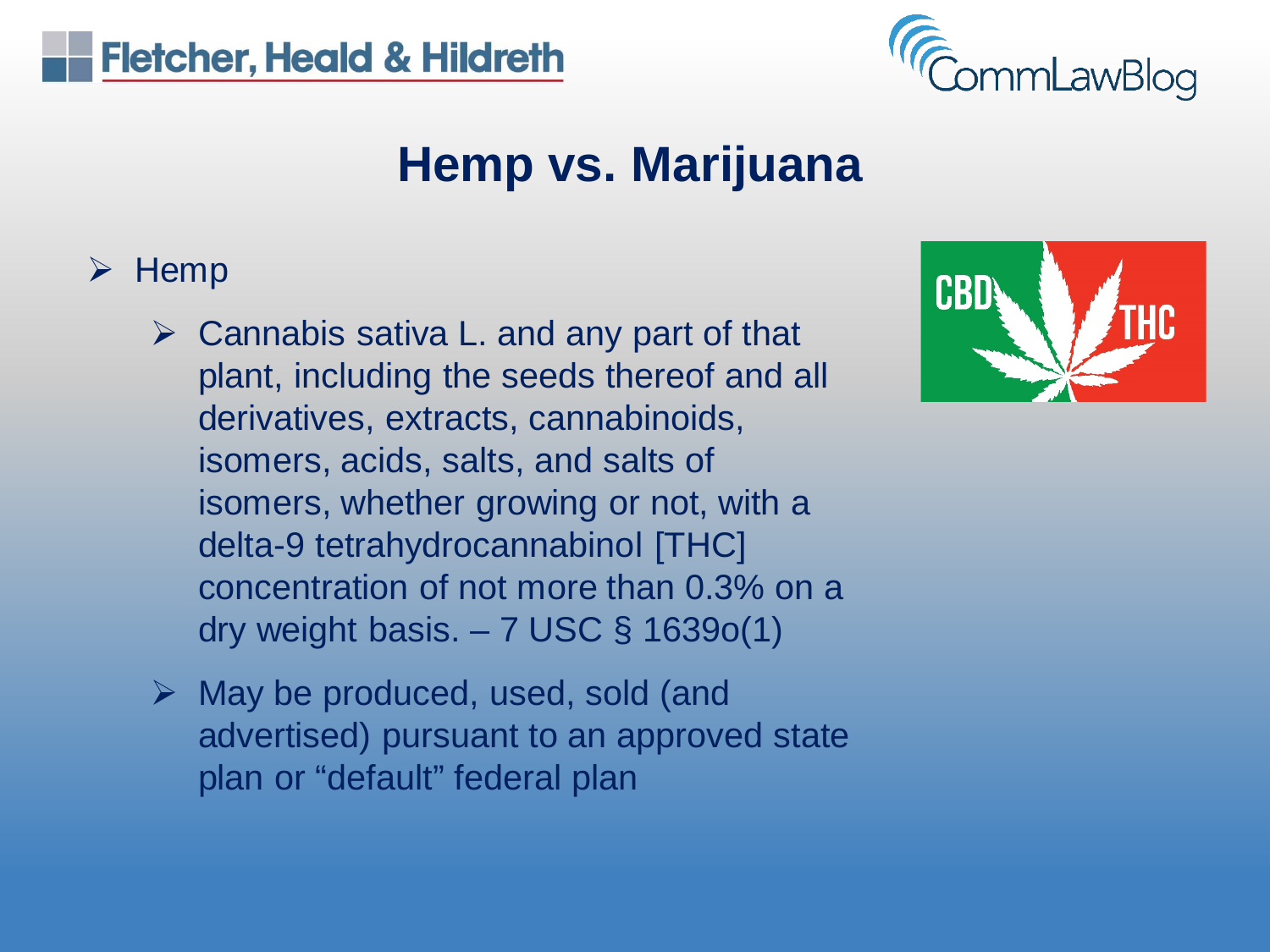

#### **Regulation of marijuana advertising**

#### **Federal Enforcement**



- $\triangleright$  So far, Department of Justice has been "hands-off" in states where marijuana is legal, focusing instead on marijuana businesses that trigger these more serious issues:
	- $\triangleright$  Distribution to minors;
	- $\triangleright$  Revenue to criminal enterprises, gangs and cartels;
	- Distribution to states where it remains illegal;
	- Using authorized marijuana sales as a cover for other illegal activity;
	- $\triangleright$  Violence/firearms in the cultivation and distribution of marijuana;
	- Drugged driving and other public health impacts;
	- Growing of marijuana on public lands; and
	- Marijuana possession or use on federal property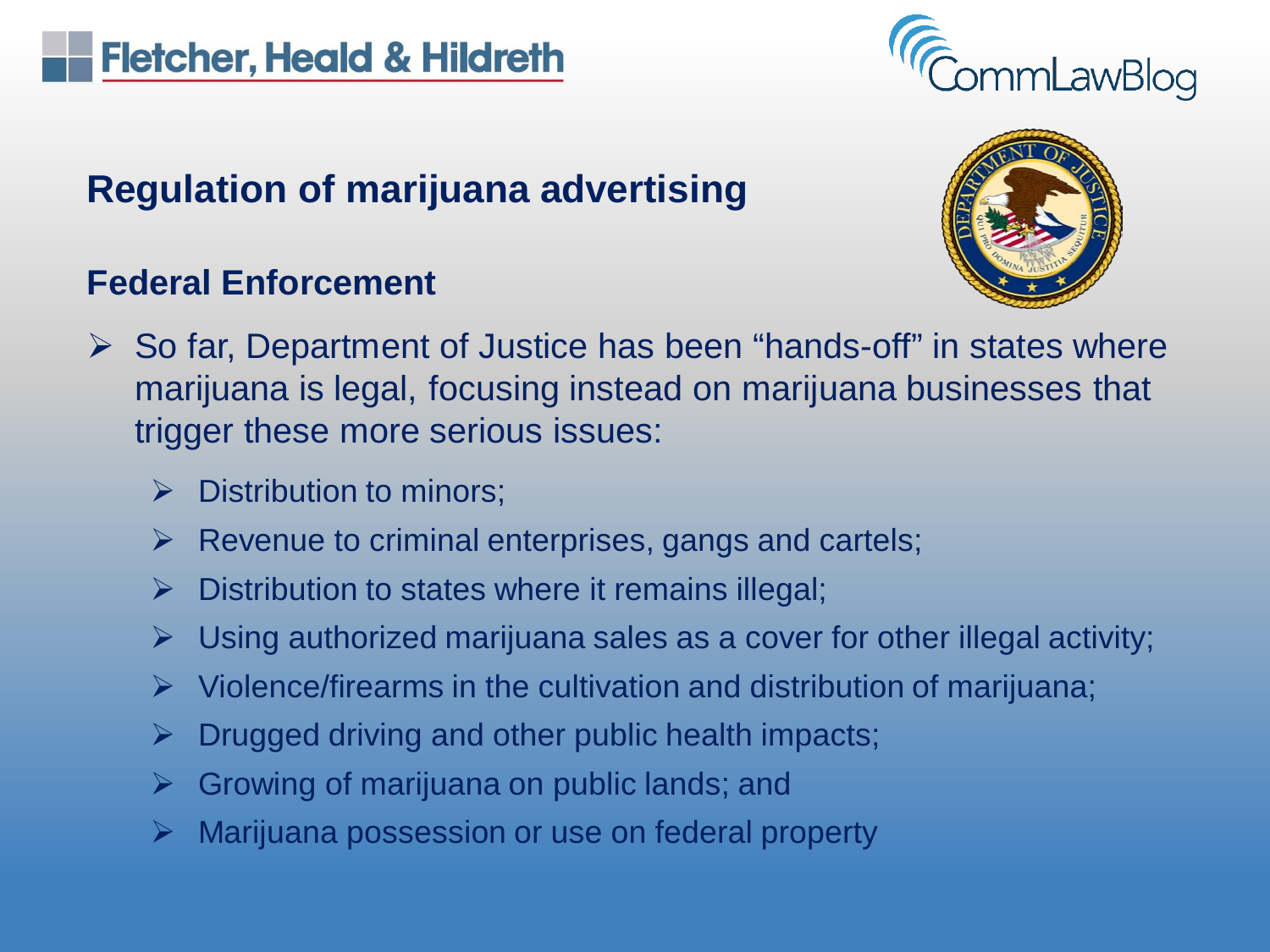

nmLawBlog

#### **Federal Enforcement**

- $\triangleright$  FCC has cautioned broadcasters to NOT accept ANY marijuana advertising
- $\triangleright$  Regardless, any broadcaster accepting marijuana advertising should use diligence to ensure client is not engaged in any of the listed serious violations and is properly licensed in the state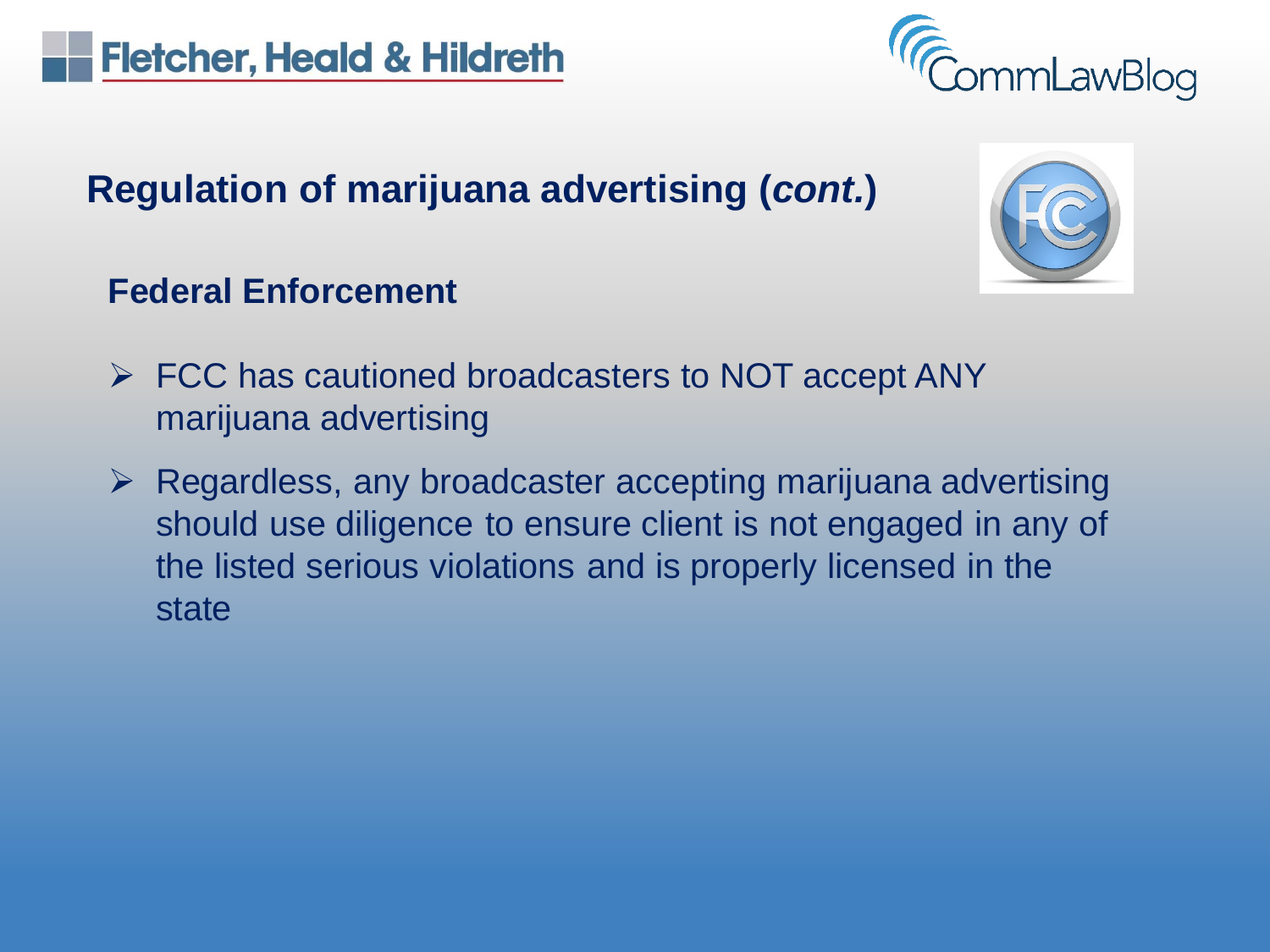

#### **Federal Enforcement**



- $\triangleright$  Federal Trade Commission (FTC) has not been highly involved
	- Generally regulates truthfulness of advertising, not legality of the product
	- $\triangleright$  But will crack down on false or unsupported claims of medical benefits
- $\triangleright$  IRS and Treasury regulations restrict banks ability to do business with marijuana distributors
	- $\triangleright$  Has forced marijuana business to be conducted mostly in cash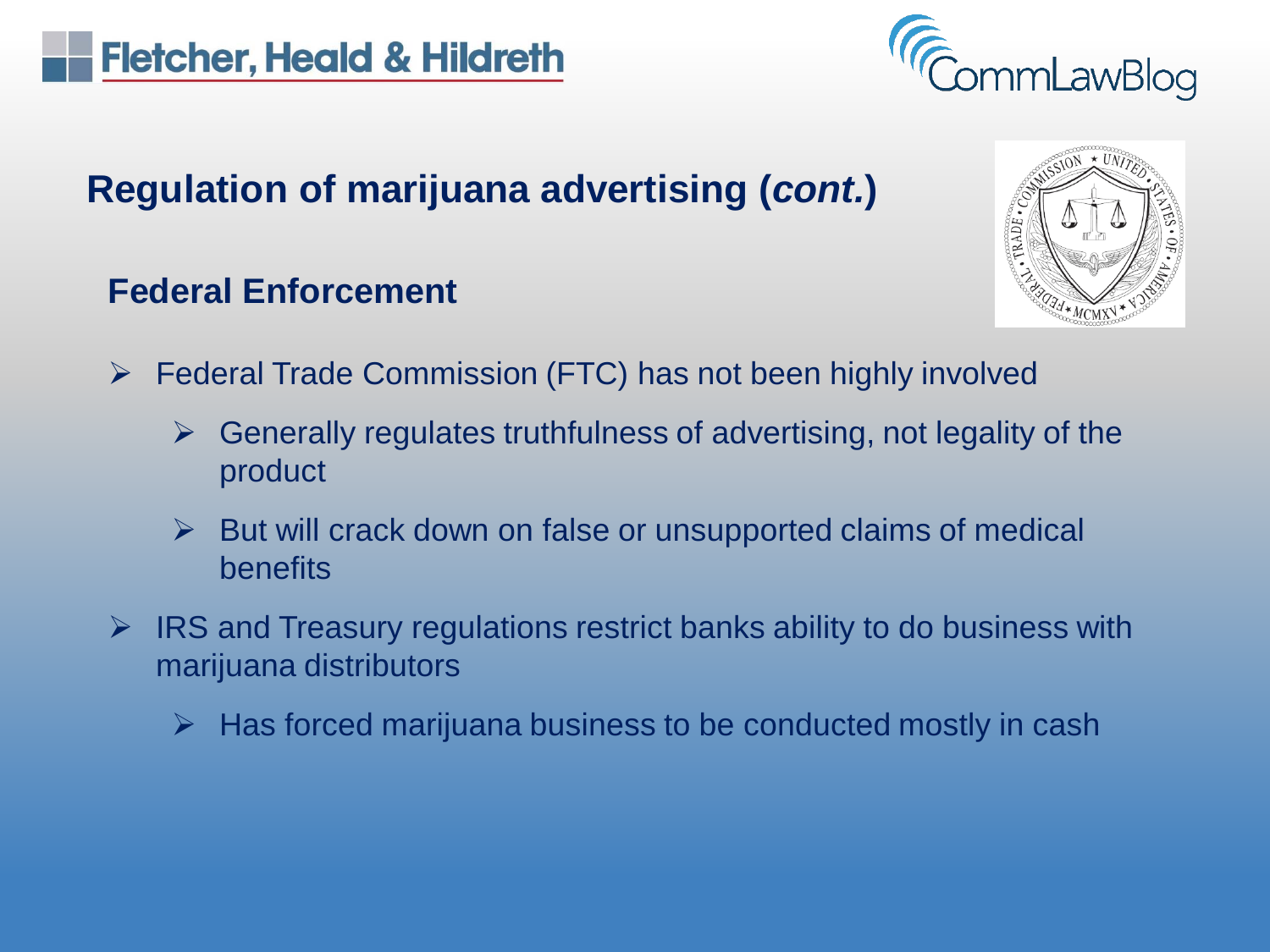

#### **State Enforcement**

- $\triangleright$  State laws may also restrict advertising generally and several states have enacted marijuana specific advertising laws
- $\triangleright$  Generally focused on ensuring advertising does not reach children, E.g., Colorado:
	- $\triangleright$  Advertising only allowed where advertiser has "reliable evidence" that no more than 30% of the audience is reasonably expected to be under 21 years old
- Laws generally target advertiser, not stations accepting advertising
- $\triangleright$  But if ad violated state law, a station could lose a defense that it was simply advertising a legal product in a legal manner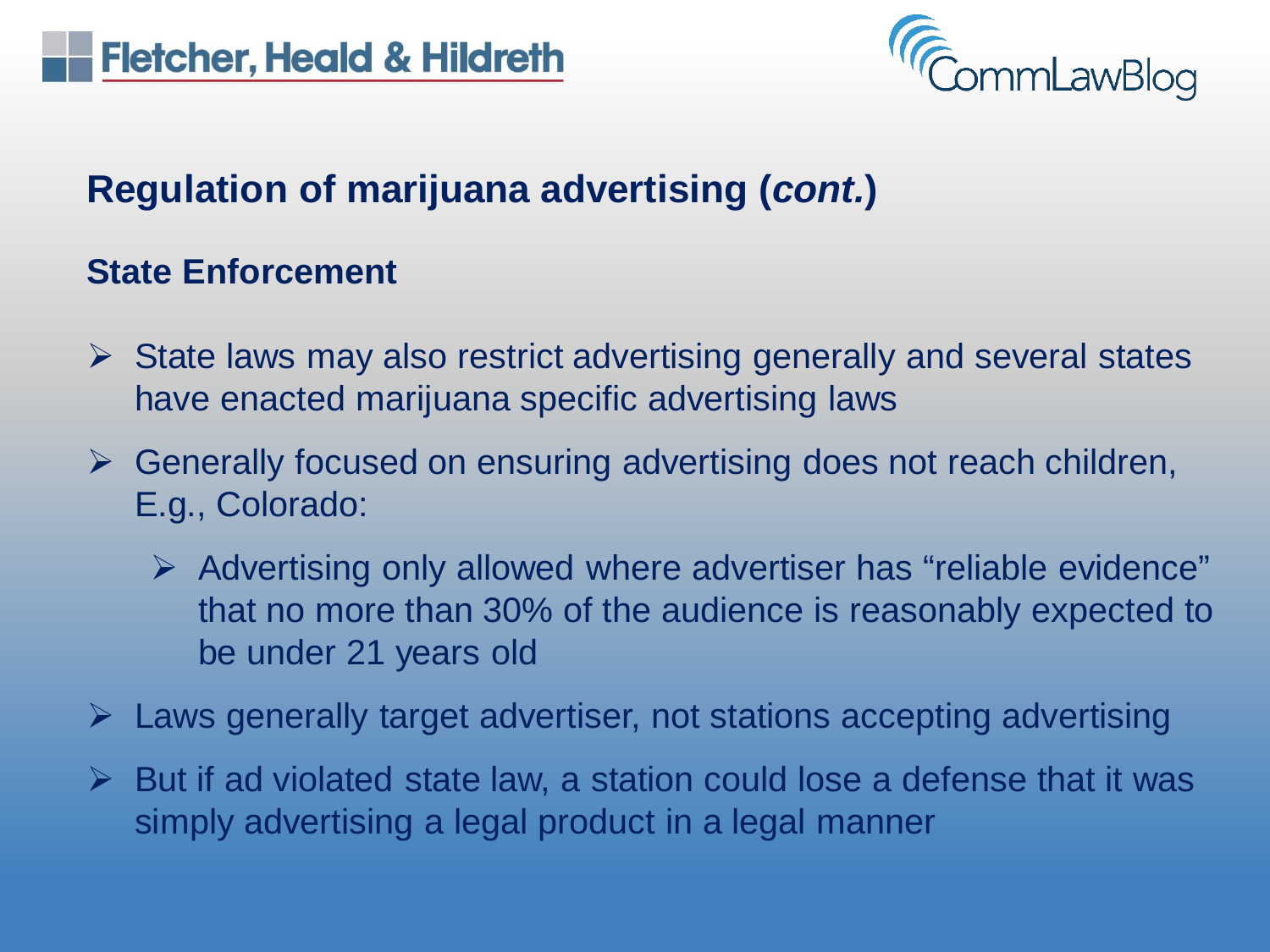

#### **Potential for Significant Changes at any time**

- Changes may come from states, Department of Justice, and/or Federal Trade Commission
	- $\triangleright$  States continue toward greater legalization
	- $\triangleright$  Federal legislation has been introduced that would decriminalize marijuana entirely
- $\triangleright$  Unlikely that FCC will get involved unless other agencies take the lead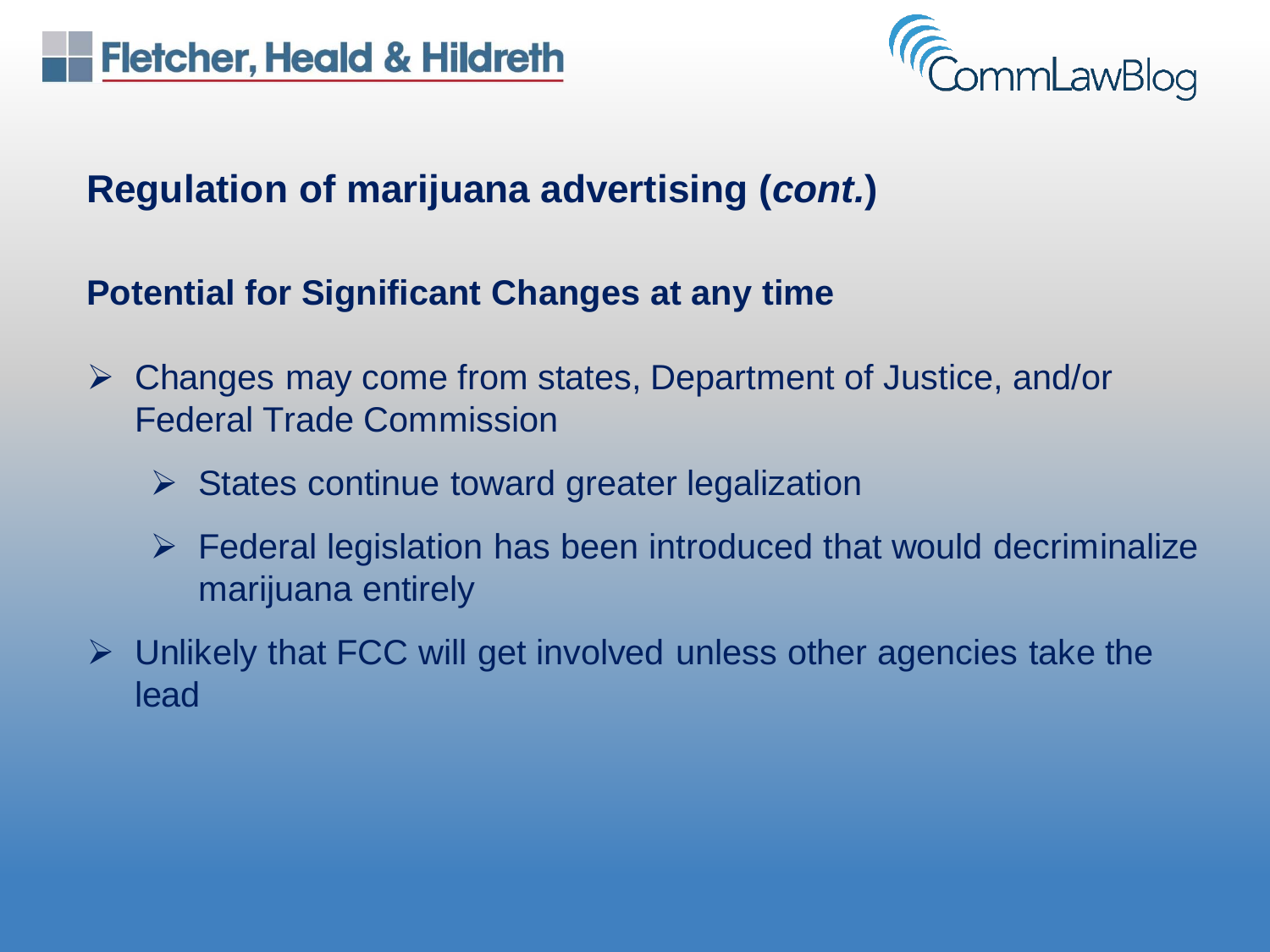

#### **Concerns with Advertising Across State Lines**

- $\triangleright$  Generally, FCC allows advertising of businesses on any station as long as business is legal where conducted
- BUT, marijuana is still illegal at federal level, as is transport across state lines
- $\triangleright$  Stations accepting advertising should look at laws of state of business and of station
- $\triangleright$  "Causing or facilitating" transport across state lines could increase potential liability
- $\triangleright$  Especially if transport is to a state that has not liberalized marijuana laws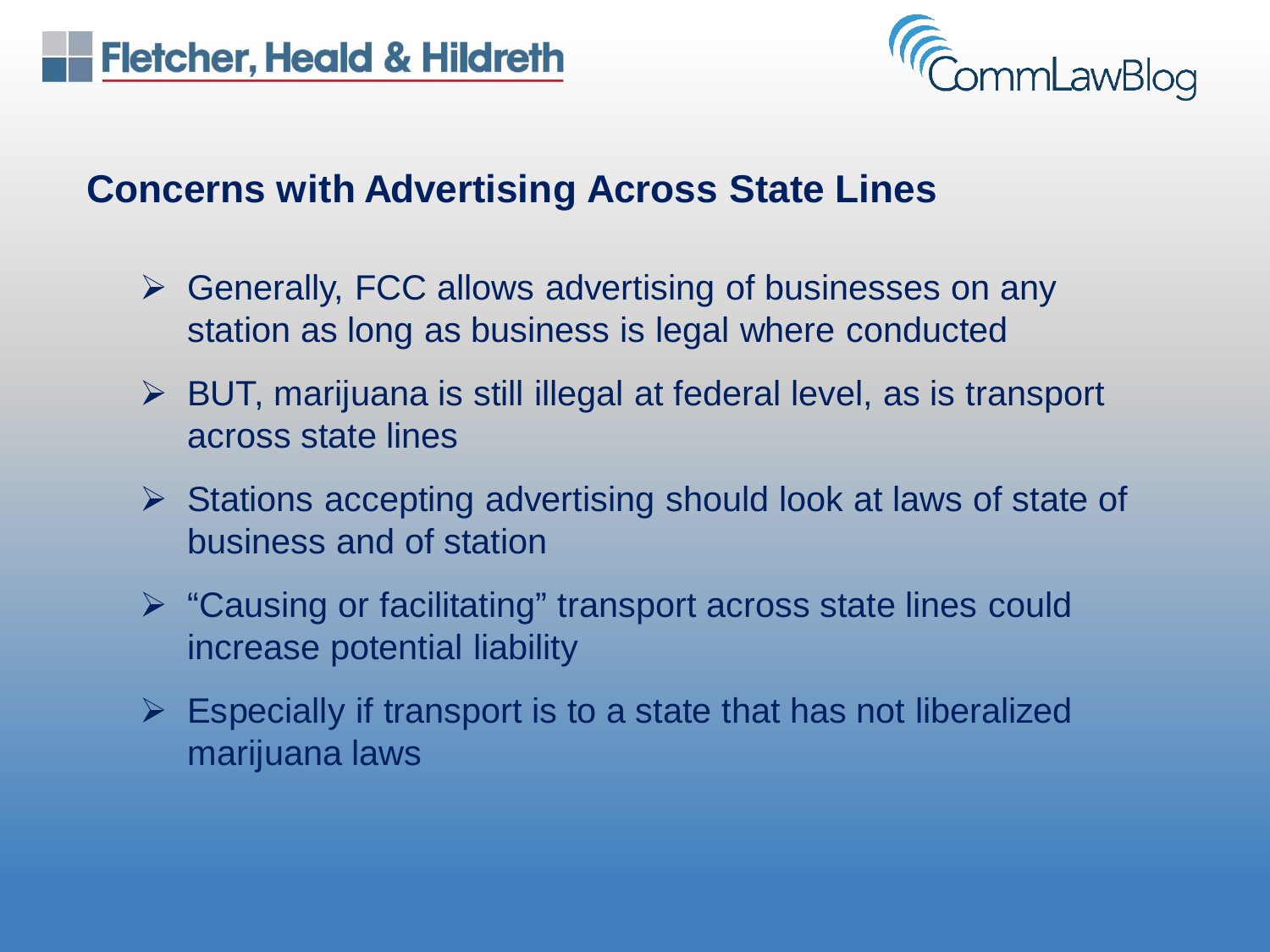

#### **Advertising for Ancillary Business**

- $\triangleright$  PSAs
- $\triangleright$  Physicians
- $\triangleright$  Non-marijuana products sold by dispensaries
- $\triangleright$  Marijuana business consultants
- $\triangleright$  Political advertisements
- CBD Oil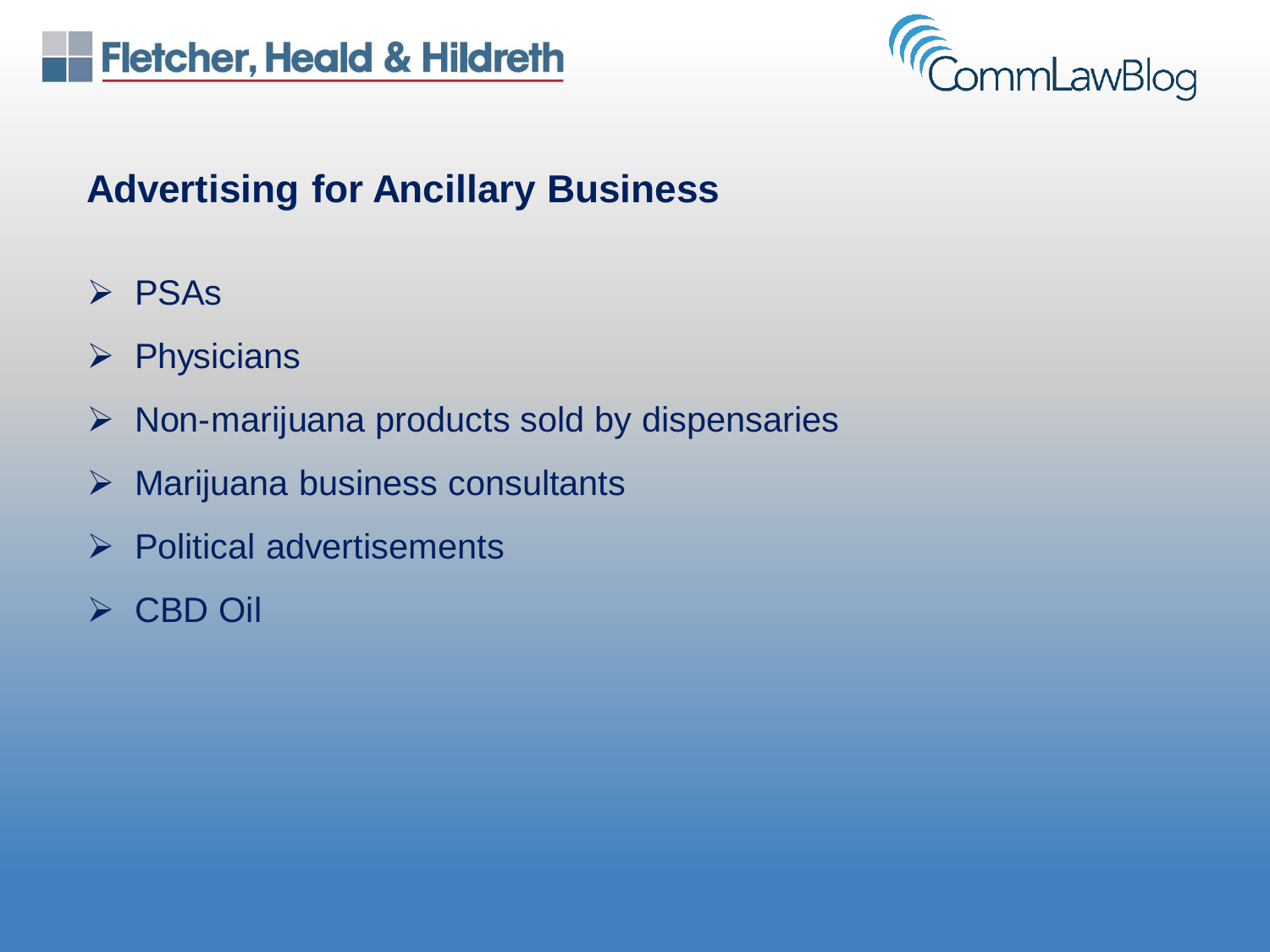

#### **Changes from 2018 Farm Bill**

- $\triangleright$  Adopted procedures for states or tribal territories to take authority over hemp production
- $\triangleright$  States or tribes must submit plans to Department of Agriculture for approval
- $\triangleright$  Department of Agriculture adopted "interim" plan for states that do not have plans
	- $\triangleright$  Effective for up to two years as state plans are finalized
- $\triangleright$  Currently a number of states and tribes have submitted plans, and USDA has started approving plans

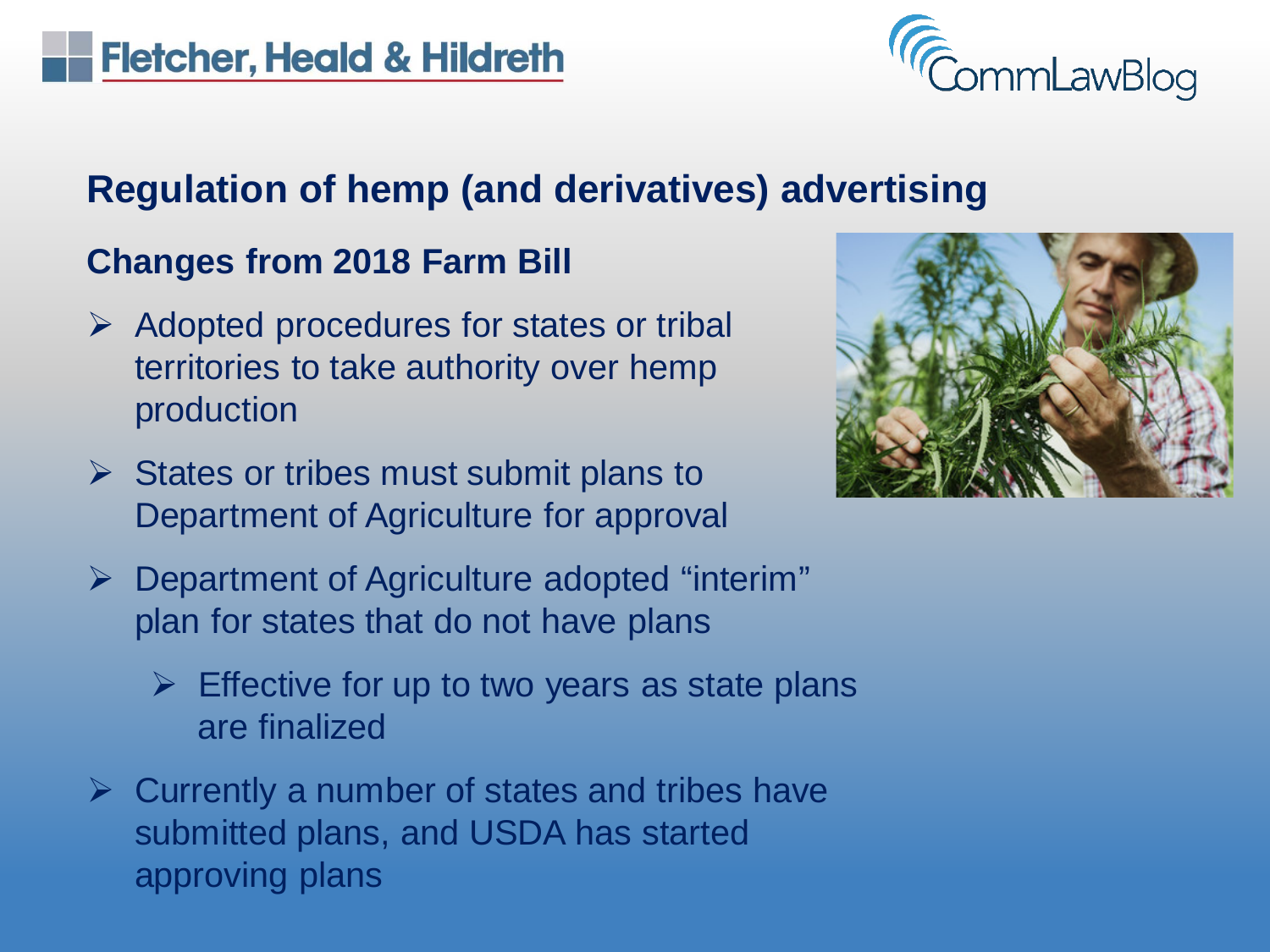

#### **CBD (Cannabidiol, or cannabis oil)**

- $\triangleright$  Would be legal to sell (and advertise) if:
	- Product is derived from "hemp" (*i.e.* THC levels 0.3 % or lower)
	- $\triangleright$  Produced under approved hemp production plan (state or federal)
	- $\triangleright$  Business is licensed pursuant to state regulations
	- $\triangleright$  Product complies with FDA requirements
- $\triangleright$  State plans (when adopted) may also directly regulate advertising of CBD or hemp products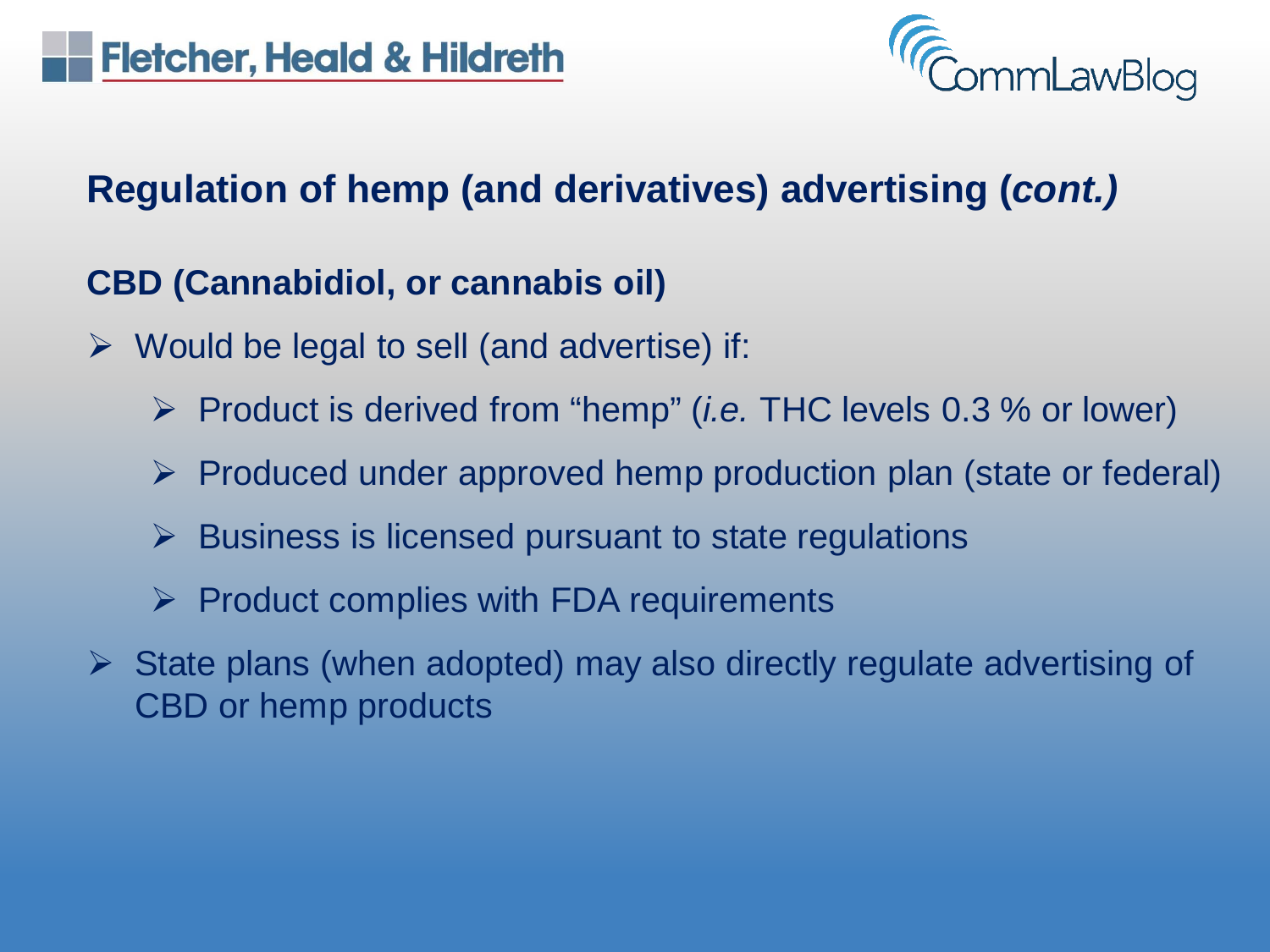

#### **CBD (Cannabidiol, or cannabis oil)**

- $\triangleright$  FTC (and states) continue to regulate false or unsupported medical claims
- $\triangleright$  Prohibits sale of CBD products claiming to prevent, diagnose, treat, or cure serious diseases
- Monitor claims of products' legal status
- $\triangleright$  Same broadcaster obligation as with other false ads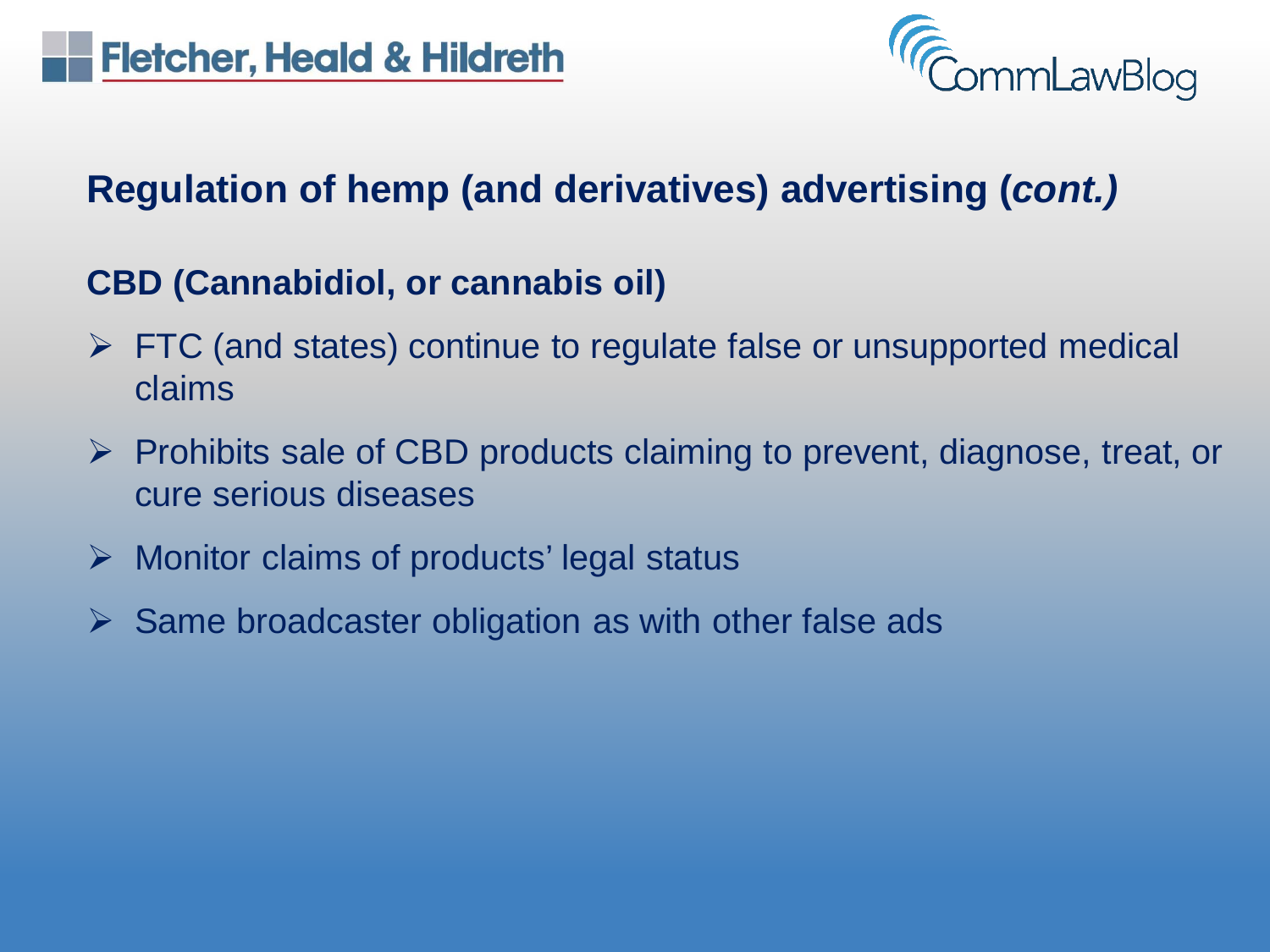

**CBD (Cannabidiol, or cannabis oil) (***cont.***)**

 $\triangleright$  Food and Drug Administration (FDA) also regulates CBD



- $\triangleright$  Has approved a single prescription epilepsy drug containing CBD
- $\triangleright$  Prohibits sale of CBD to be taken orally or marketed as a dietary supplement
- $\triangleright$  Topical applications containing CBD are not prohibited, provided topical use is not intended to be used to "diagnose, cure, mitigate, treat or prevent disease"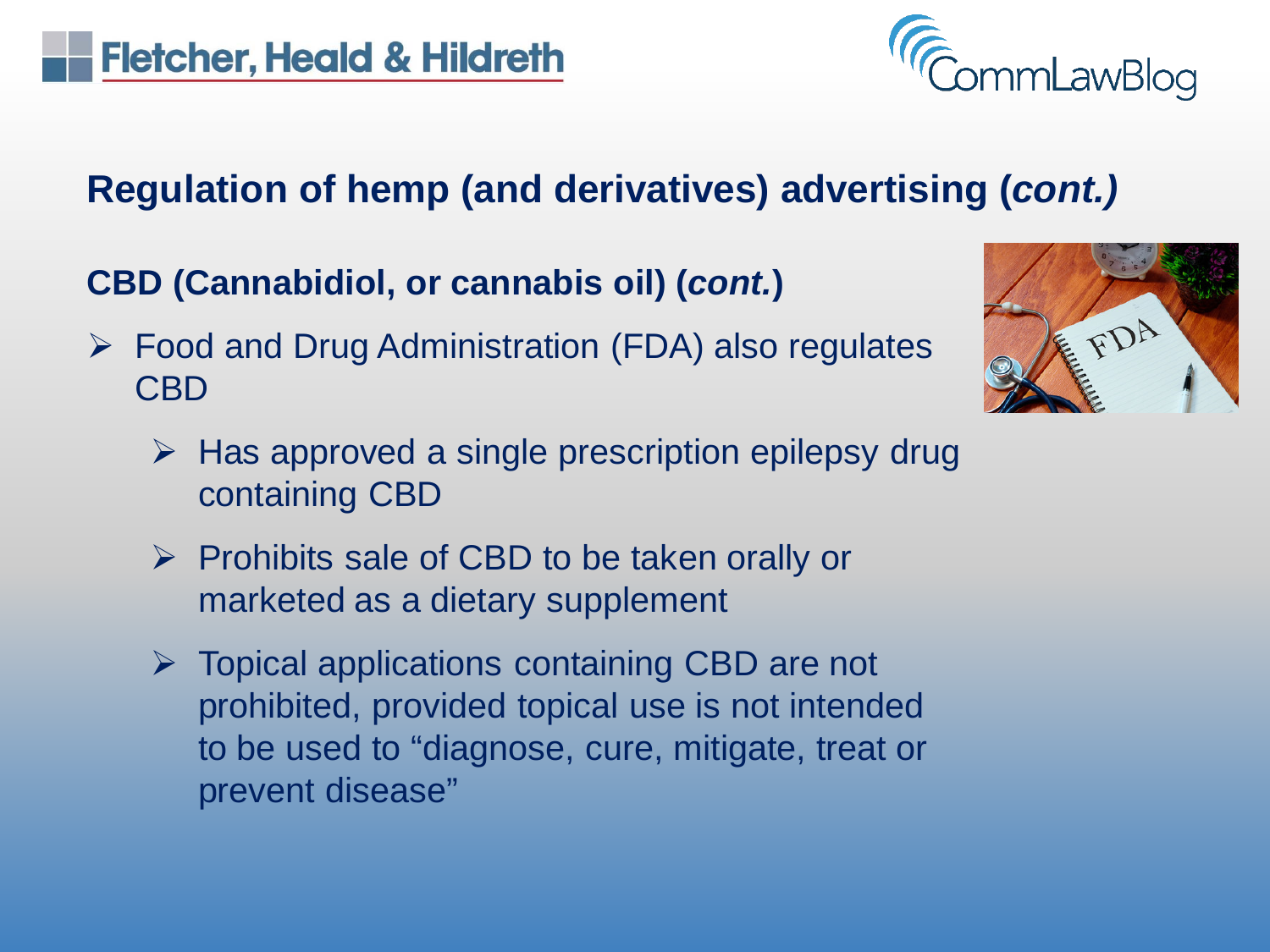

#### **CBD (Cannabidiol, or cannabis oil) (***cont.***)**

- $\triangleright$  State regulation of CBD products
	- $\triangleright$  Inconsistent among states
		- $\triangleright$  A number of states are considering legislation that would make CBD ingestibles legal in the state (along with states that are adopting new laws to regulate hemp production and sales)
		- $\triangleright$  Uncertainty is the watchword for these new state laws concerning ingestibles; even in states that legalize ingestible CBD products, conflict may remain between state and local health departments that cite FDA regulations and state law
	- $\triangleright$  Laws regarding ingestibles may be inconsistent with Federal regulation
- Many jurisdictions have taken enforcement action against CBD oil ingestibles or have issued warning to retailers not to sell them